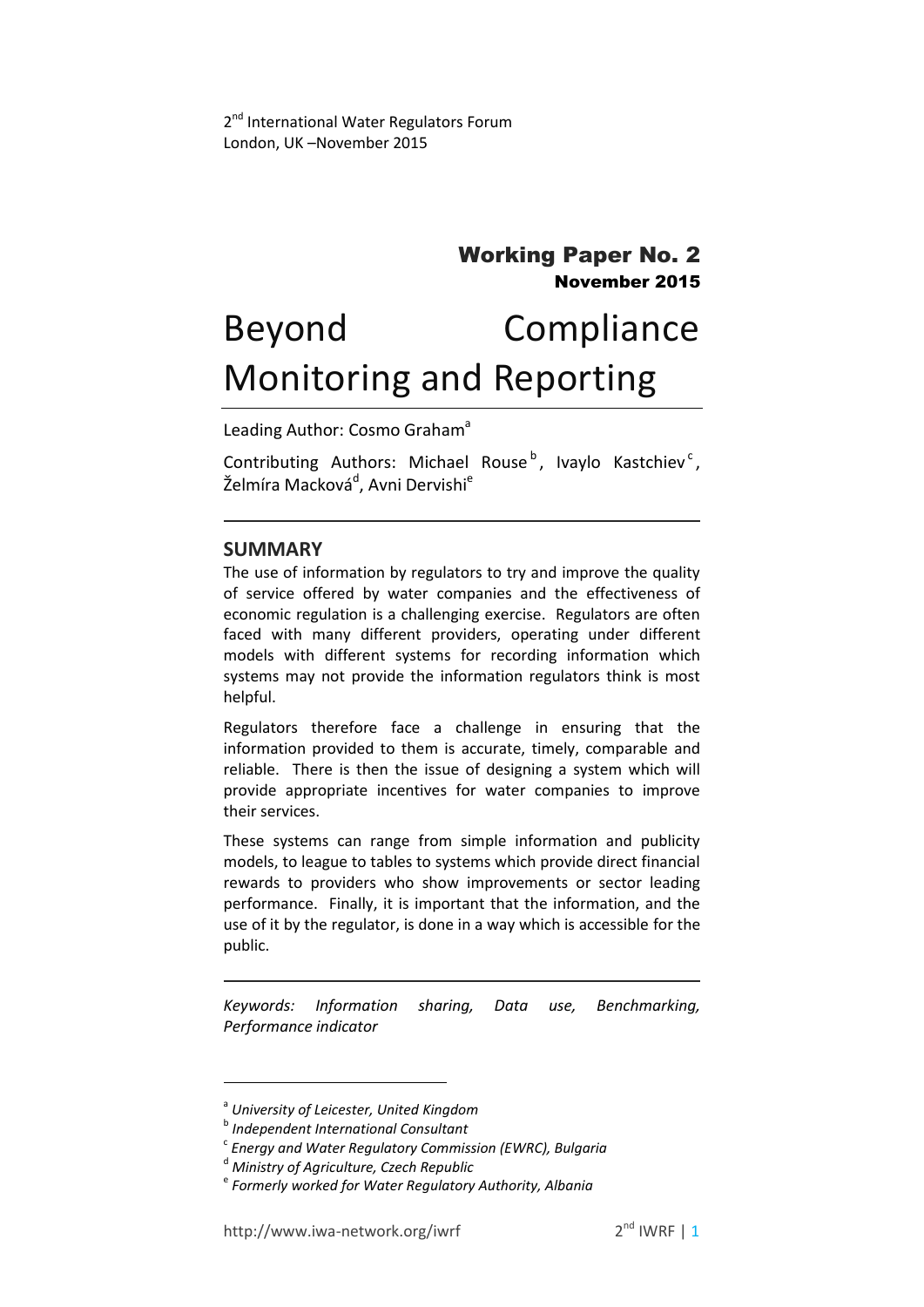Working Paper No. 3 – Beyond compliance monitoring and reporting

#### **CENTRAL QUESTION:**

*How can regulators use the information they receive or require to encourage better provision of services?*

- *How can regulators ensure that information is reliable and comparable?*
- *What role is there for information from water consumers?*
- *What types of benchmarking models are available?*
- *What incentives exist or can be provided for improving services?*
- *What is the role of information on long-term business and investment planning and life-cycle asset management?*

#### **INTRODUCTION AND CONTEXT**

Accountability and transparency (The Lisbon Charter Principle 1.2) are the enabling principles for a water sector that learns from best practices. Regulatory authorities have the duty to collect, analyse and disseminate information that can be used by all; they are the enablers of a culture of constructive transparency. Their role in contributing to fair and open competition should aim to raise innovative solutions and technical progress, promoting efficiency and quality. This is particularly important as global infrastructure investment needs around US\$ 3.7 trillion per year, but only around US\$ 2.7 trillion of annual investment is provided, leading to an annual investment deficit of US\$ 1 trillion (1.4% of global GDP).

Regulators typically require water companies to provide them with substantial information on their performance in relation to a variety of metrics, such as operational, financial, environmental and customer service. Although this information is required to ensure that water companies comply with the regulations under which they operate, there is also an opportunity to use this information to improve water services and to build overall more resilient systems.

The information that regulators receive from companies is not only useful in relation to improving service delivery but can also help them to assess the companies' plans for life-cycle asset management. Because water companies are critical to the network infrastructure, their management requires specific knowledge, skills and expertise, and applying an integrated and systematic approach for overall life-cycle management. The utility is responsible for asset management and planning, but the regulator is responsible for making sure that good decisions have been taken, the appropriate operational and management measures and investments have been

inspiring change 2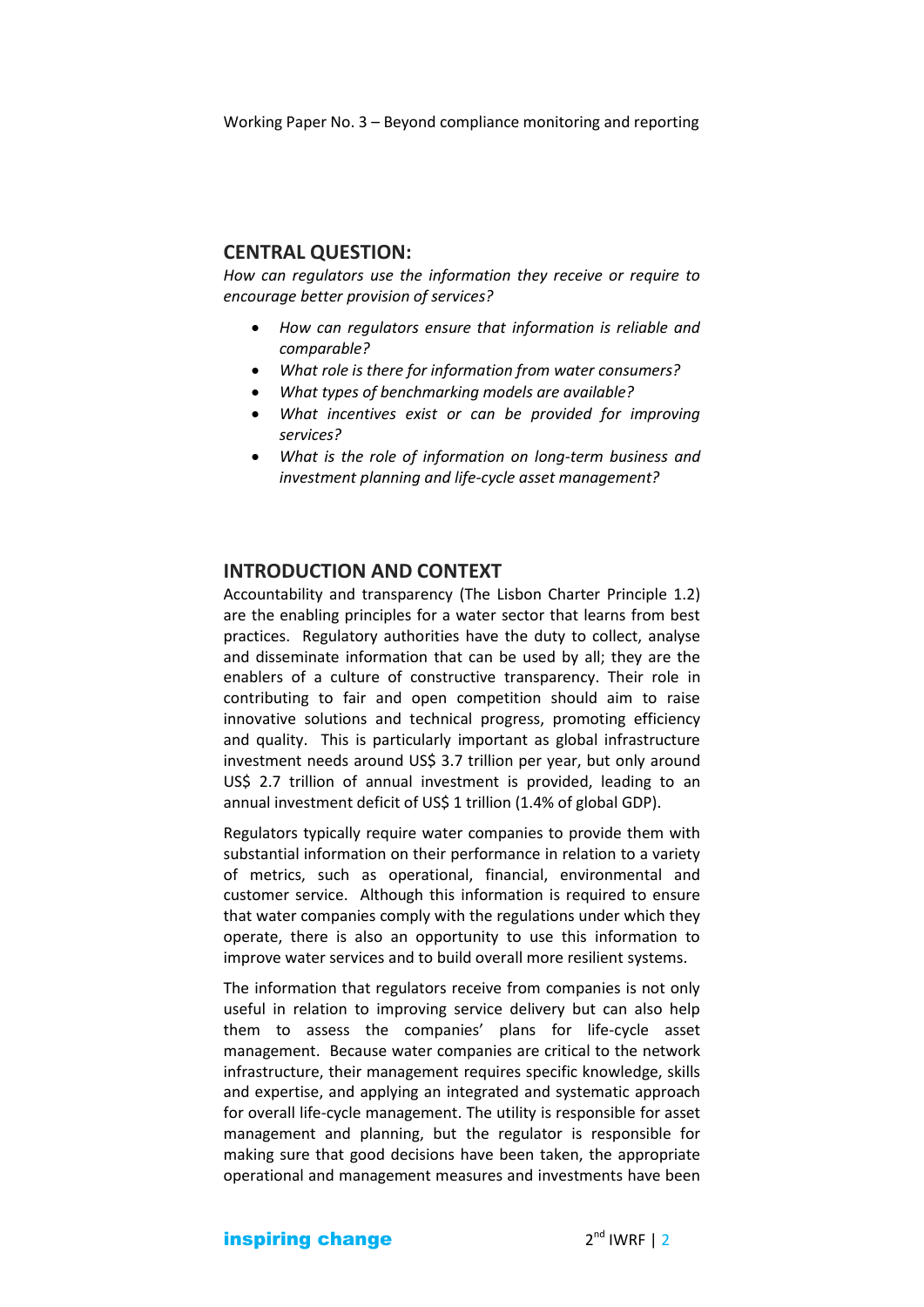2<sup>nd</sup> International Water Regulators Forum London, UK –November 2015

implemented, and no negative effects have been transferred to the next generations.

There are a number of challenges in trying to accomplish this. Companies may collect and record information in different ways. Regulators must be confident that the information supplied is accurate. The information that is provided must be relevant and relate to the experience of service users. For example, although it is easy to measure response time for telephone systems, it is more important to customers how long a company takes to resolve a problem after answering the phone. Just because something is measurable or quantifiable does not make it the best measure. Information must also be comparable across companies and across time periods which may create problems if reporting definitions and conventions change.

# Box 1. Case study – Czech Republic

The Czech Republic has a fragmented water market with approximately 2,570 operators of different sizes and different operating models. There are also a substantial number of state entities with a responsibility for regulating the water companies and municipalities supplying water services. As part of the obligations of the Czech Republic to the EU, the state has been required to improve and strengthen its regulatory system. (This was one of the conditions for the EU funding in the sector.) This was done through the establishment of a coordinating entity under the auspices of the Ministry of Agriculture. The Ministry of Agriculture receives the necessary data from the sector, which is published in an annual yearbook. It serves as a central point for providing methodological assistance, as well as having a division which will deal with complaints and regulatory issues. A coordinating committee has been set up to strengthen the regulatory mechanisms in the water sector. This new system has ensured comparability of data from the numerous operators for benchmarking purposes, streamlined the scoring system and allowed a better understanding of the investment needs of the sector.

There is also the question of whether and how to obtain information from service users on their experiences and how this might be fed into the regulatory process. Also, there is the question of the utility of looking at the performance of other industries in relevant areas, for example, complaint handling, which might have lessons for the water sector. Finally, there is the problem of how to create incentives for companies to improve performance? Should there be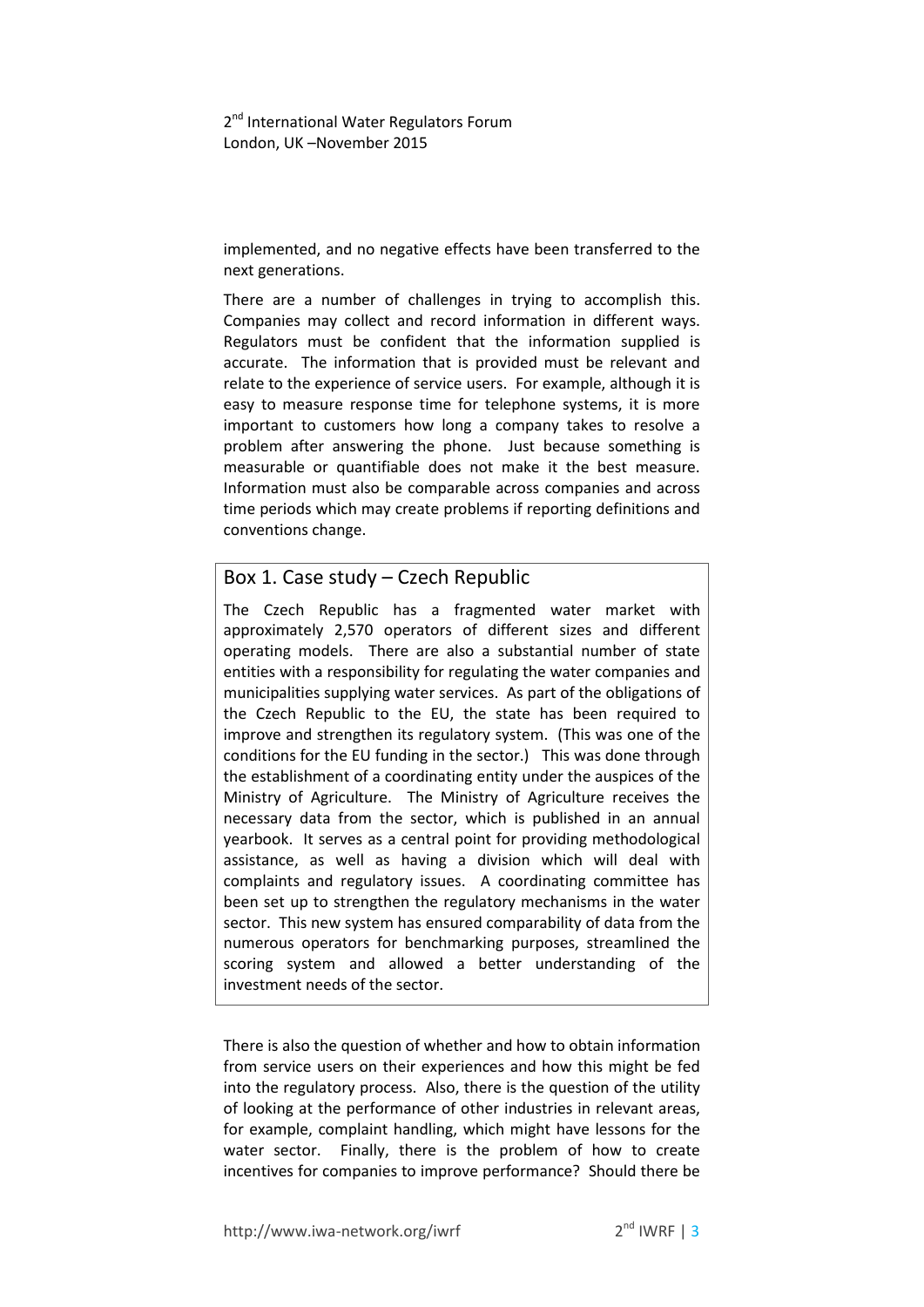Working Paper No. 3 – Beyond compliance monitoring and reporting

direct financial rewards through the regulatory system for performing well on certain measures? Is publicity about company performance a sufficient incentive to see performance improvements? There may need to be different incentives arrangements depending on ownership models.

#### **CURRENT TRENDS**

Benchmarking the performance of water companies for both service quality and tariff regulation is a common technique in regulatory systems. There are a variety of techniques which have been employed by regulators although the most common is simply to publish information about service performance, which allows for an informed debate about the relative performance of water companies.

Water scarcity is an issue in a number of countries for a variety of reasons such as drought, population growth etc. This leads to questions of public trust in the water companies and the regulatory systems.

Resilience has become an important concept. It is a multi-faceted concept and includes aspects such as long-term climate trends and population growth, as well as short term shock events such as droughts, flooding, cyber-attacks and terrorism. The role of the regulator must encompass the responsibility of ensuring built-in resilience planning into their system. The starting point is to agree on a common understanding of the concept.

### Box 2. Case Study – Bulgaria

The Bulgarian regulator is focusing on the quality of information, provided by the utilities for each variable needed for KPIs' reporting, and is assessing the sources of information in the companies, as well as the individual implementation of the KPIs' levels. Information provided from the utilities should be used for critical assessment of each individual company and the sector as a whole. Each individual assessment should provide not only public announcements of the utility results, but also financial rewards or penalties for good or bad performance, and therefore to motivate the companies to perform better.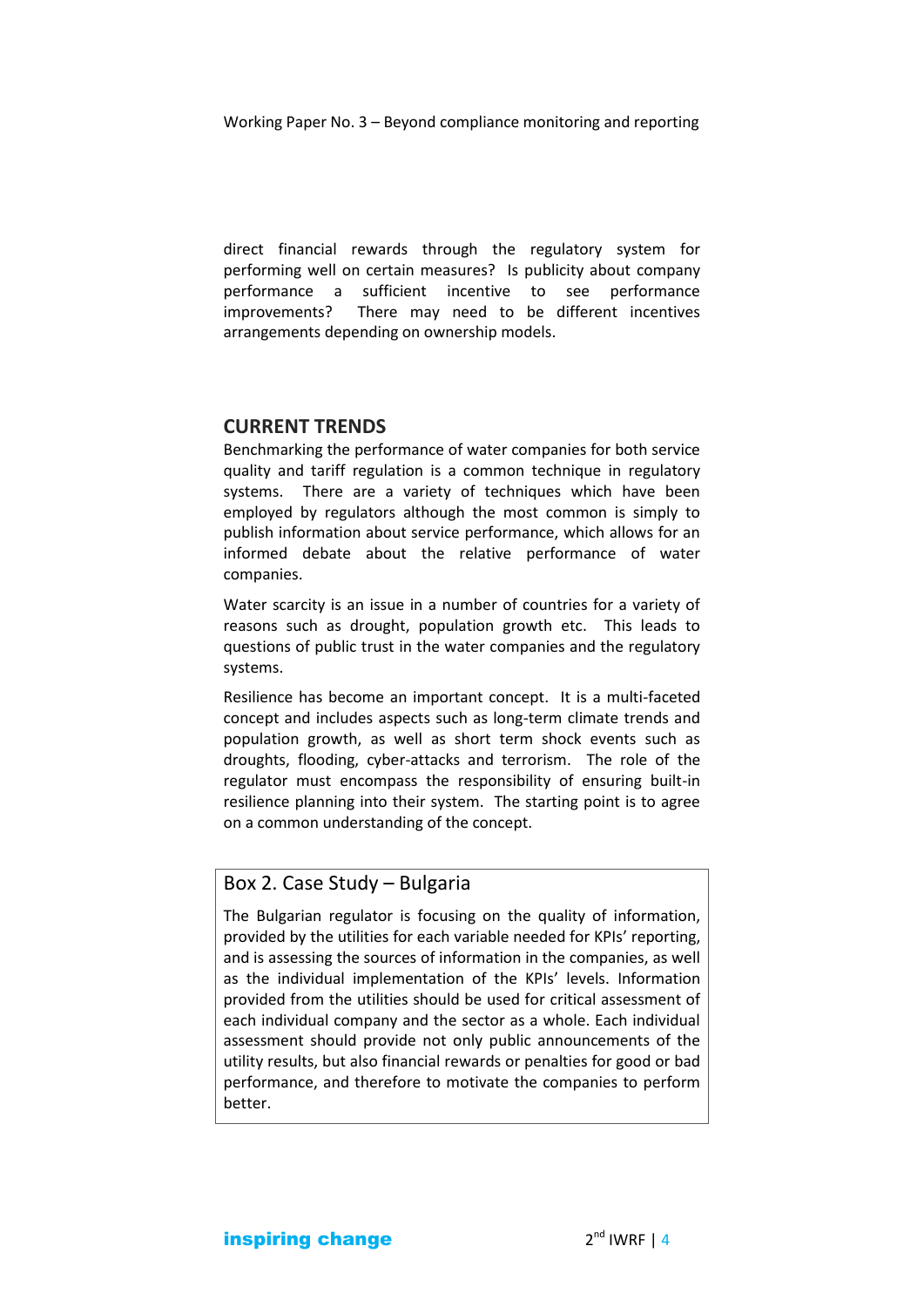2<sup>nd</sup> International Water Regulators Forum London, UK –November 2015

### Box 3. Case Study – Albania

Monitoring through defined Key Performance Indicators (KPIs) has enabled the Albanian Water Regulatory Authority (WRA) to make a correct assessment of each operator's performance and set challenging but realistic performance targets. The examination covers operational, financial and customer service performance of the utilities. Based on defined methodology using KPIs and defined boundaries on the achieved performance, utilities are assessed individually and are also compared, highlighting the best as well as the poor performers in the sector. Through the Performance Reporting, utilities appraise their own performance against others in similar environments, recognising their strength and weaknesses as well as learning from more effective or efficient practices developed elsewhere.

Monitoring and reporting is not only a legal requirement to ensure that the WRA is accountable for the decisions made. Such reporting also helps the service providers in evaluating their own performance, recognising their strength and weaknesses and to identify opportunities for further improvement. WRA also sees reporting as an essential instrument to create a transparent regulatory environment and keep the public informed. It believes that subjecting utilities to public transparency is a strong incentive for them to provide better services. Also such offers the regulator the opportunity to comment on sector developments, policy, regulations and make recommendations.

#### **FUTURE PROSPECTS**

Technological innovation such as social media may provide a means of providing an insight into the experience of consumers of water services.

There is likely to be further consolidation of water operators in the future. This leads to opportunities and challenges. In countries with very fragmented water systems with many operators, consolidation may simplify the regulatory task and allow common reporting systems to be developed as can be seen in the case study of the Czech Republic. If, however, consolidation leads to too few potential comparators, this may be a challenge to benchmarking by the regulators.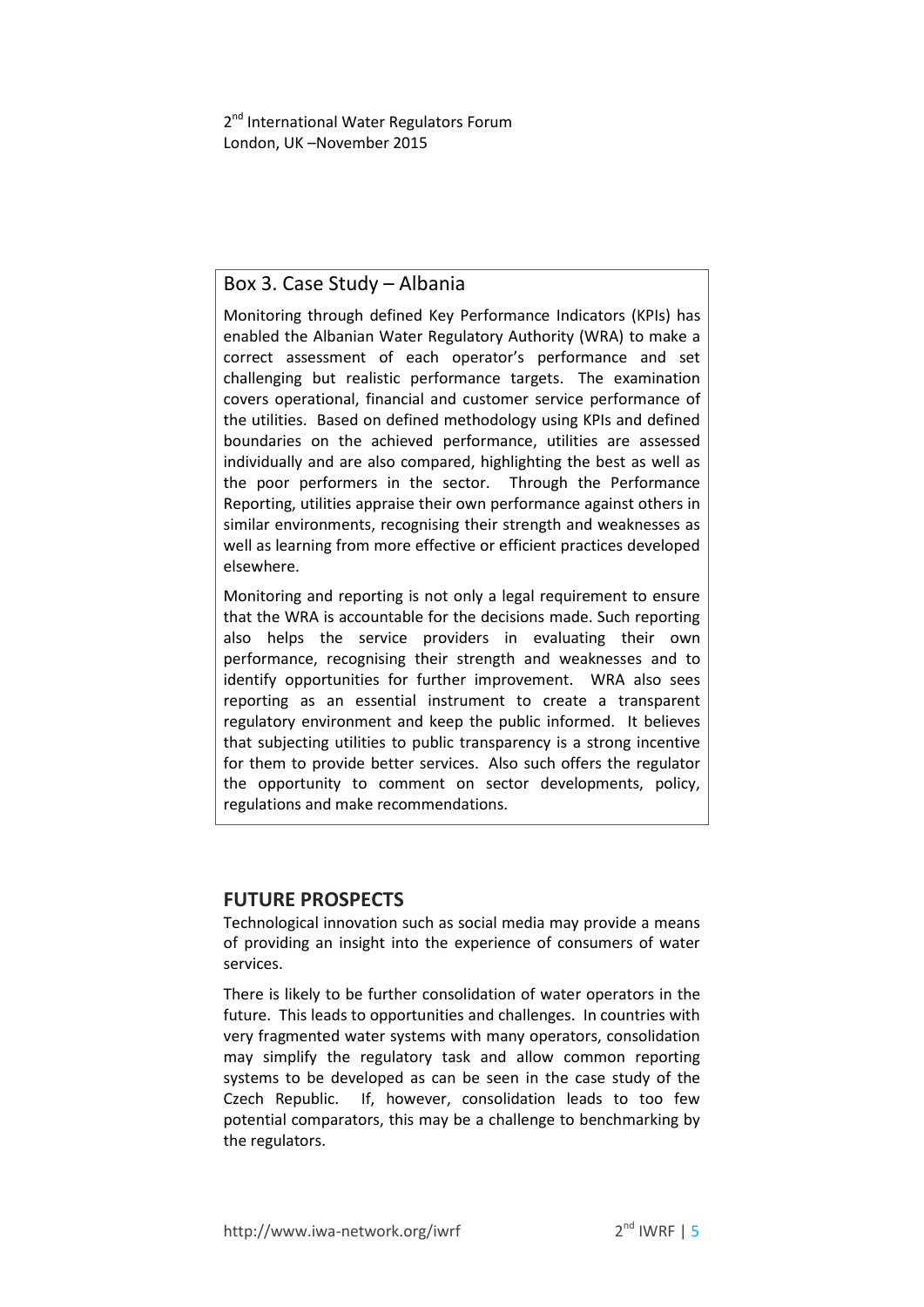Working Paper No. 3 – Beyond compliance monitoring and reporting

As benchmarking and information provision is developed by regulators, this offers the prospects of making comparisons between different countries. Although there are potential gains from such a comparison, there are also difficulties in doing this in a robust manner, given the different histories, operating environments and operational models that exist.

#### Box 4. Case Study – England and Wales

In the regulation of the water sector in England and Wales, the regulator (OFWAT) has designed a Service Incentive Mechanism (SIM) which provides direct financial rewards for water companies which perform well against output based measures of customer service quality which are common to all the companies. The measures are a combination of quantitative metrics and a qualitative one, based on a customer survey. Companies are rewarded or penalised depending on whether they are above or below the average score in a sector. The maximum reward for highly performing companies is capped at 0.5% of revenue of the company's integrated business; the maximum penalty is capped at 1% of revenue. This is an example of a system which used customer focused data and provides direct financial incentives to the companies.

#### **RECOMMENDATIONS**

- The regulator must ensure that there is the appropriate investment by companies to ensure the necessary access to data that is accurate and appropriately classified.
- There is a need for the standardization of how and what data is collected to increase comparability across datasets and to ensure that data collection is limited to what is important.
- The data should be used to inform knowledge that can guide decision-making in terms of what interventions are needed to address current challenges.
- The data should be used in a way which provides appropriate incentives for providers to improve their service provision.
- Data on service quality should be presented in a manner which is accessible and comprehensible to the general public.

inspiring change 2